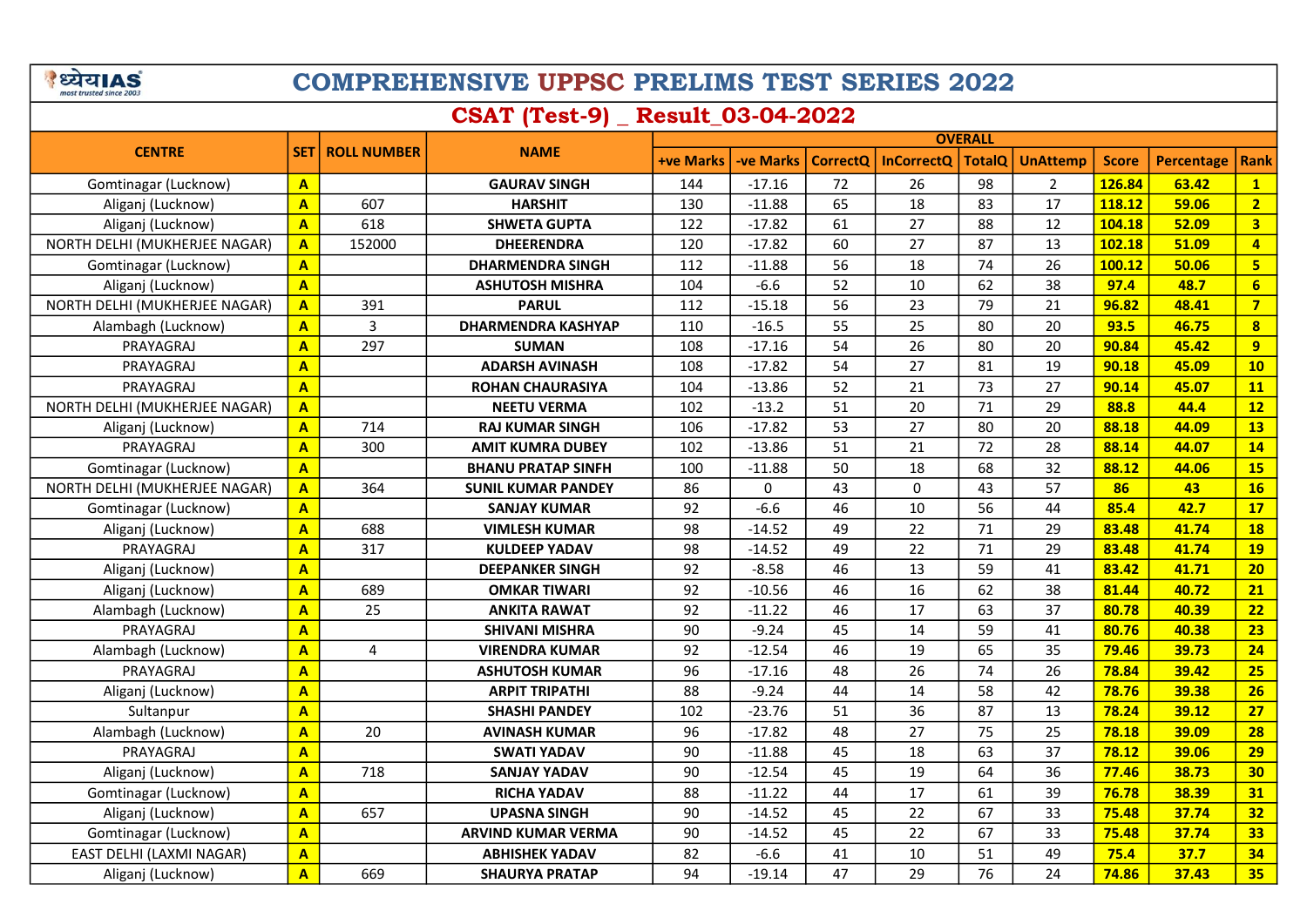े ध्येय AS

# COMPREHENSIVE UPPSC PRELIMS TEST SERIES 2022

## CSAT (Test-9) \_ Result\_03-04-2022

|                               |                         |                    |                               | <b>OVERALL</b>   |                  |                 |                   |               |                 |              |                   |             |
|-------------------------------|-------------------------|--------------------|-------------------------------|------------------|------------------|-----------------|-------------------|---------------|-----------------|--------------|-------------------|-------------|
| <b>CENTRE</b>                 | <b>SET</b>              | <b>ROLL NUMBER</b> | <b>NAME</b>                   | <b>+ve Marks</b> | <b>-ve Marks</b> | <b>CorrectO</b> | <b>InCorrectQ</b> | <b>TotalQ</b> | <b>UnAttemp</b> | <b>Score</b> | <b>Percentage</b> | <b>Rank</b> |
| Aliganj (Lucknow)             | $\mathbf{A}$            |                    | <b>SHUBHANGI PANDEY</b>       | 80               | $-6.6$           | 40              | 10                | 50            | 50              | 73.4         | 36.7              | 36          |
| Gomtinagar (Lucknow)          | $\overline{\mathbf{A}}$ |                    | <b>SHREYA SINGH</b>           | 80               | $-9.24$          | 40              | 14                | 54            | 46              | 70.76        | 35.38             | 37          |
| PRAYAGRAJ                     | $\overline{\mathbf{A}}$ |                    | <b>ANKIT RAJ</b>              | 86               | $-17.16$         | 43              | 26                | 69            | 31              | 68.84        | 34.42             | 38          |
| NORTH DELHI (MUKHERJEE NAGAR) | $\mathbf{A}$            | 21000336           | <b>SARVESH KUMAR MISHRA</b>   | 84               | $-15.18$         | 42              | 23                | 65            | 35              | 68.82        | 34.41             | 39          |
| NORTH DELHI (MUKHERJEE NAGAR) | $\overline{\mathbf{A}}$ |                    | <b>NEELAM CHATURVEDI</b>      | 86               | $-17.82$         | 43              | 27                | 70            | 30              | 68.18        | 34.09             | 40          |
| PRAYAGRAJ                     | $\overline{A}$          |                    | <b>MANISH KUMAR CHAURASIA</b> | 82               | $-15.18$         | 41              | 23                | 64            | 36              | 66.82        | 33.41             | 41          |
| NORTH DELHI (MUKHERJEE NAGAR) | $\overline{A}$          | 366                | <b>SHIVASHI CHAUHAN</b>       | 74               | $-7.92$          | 37              | 12                | 49            | 51              | 66.08        | 33.04             | 42          |
| Gomtinagar (Lucknow)          | A                       |                    | <b>HARSHITA SINGH</b>         | 76               | $-12.54$         | 38              | 19                | 57            | 43              | 63.46        | 31.73             | 43          |
| Aliganj (Lucknow)             | $\overline{\mathsf{A}}$ |                    | <b>PANKAJ</b>                 | 86               | $-23.1$          | 43              | 35                | 78            | 22              | 62.9         | 31.45             | 44          |
| Gomtinagar (Lucknow)          | $\mathbf{A}$            |                    | <b>DEEPIKA PANDEY</b>         | 78               | $-15.18$         | 39              | 23                | 62            | 38              | 62.82        | 31.41             | 45          |
| Gomtinagar (Lucknow)          | A                       |                    | <b>PRIYA</b>                  | 70               | $-7.26$          | 35              | 11                | 46            | 54              | 62.74        | 31.37             | 46          |
| Aliganj (Lucknow)             | $\mathbf{A}$            | 1949               | <b>KUMAR BHOOPENDRA</b>       | 84               | $-23.1$          | 42              | 35                | 77            | 23              | 60.9         | 30.45             | 47          |
| PRAYAGRAJ                     | A                       |                    | <b>PRAGATI SINGH</b>          | 70               | $-10.56$         | 35              | 16                | 51            | 49              | 59.44        | 29.72             | 48          |
| Gomtinagar (Lucknow)          | $\mathbf{A}$            |                    | <b>NEELU GUPTA</b>            | 68               | $-9.24$          | 34              | 14                | 48            | 52              | 58.76        | 29.38             | 49          |
| PRAYAGRAJ                     | $\overline{\mathsf{A}}$ |                    | <b>SWETA</b>                  | 68               | $-9.24$          | 34              | 14                | 48            | 52              | 58.76        | 29.38             | 50          |
| NORTH DELHI (MUKHERJEE NAGAR) | $\overline{\mathsf{A}}$ | 483                | <b>RACHNA SHARMA</b>          | 80               | $-21.78$         | 40              | 33                | 73            | 27              | 58.22        | 29.11             | 51          |
| PRAYAGRAJ                     | $\overline{\mathsf{A}}$ | 1998               | YOGESH MISHRA                 | 78               | $-19.8$          | 39              | 30                | 69            | 31              | 58.2         | 29.1              | 52          |
| <b>KANPUR</b>                 | A                       | 99                 | <b>KULDEEP YADAV</b>          | 64               | $-5.94$          | 32              | 9                 | 41            | 59              | 58.06        | 29.03             | 53          |
| Aliganj (Lucknow)             | $\overline{\mathsf{A}}$ | 590                | <b>RAJ KUMAR</b>              | 82               | $-24.42$         | 41              | 37                | 78            | 22              | 57.58        | 28.79             | 54          |
| PRAYAGRAJ                     | A                       |                    | <b>ASHOKKJAISWAL</b>          | 78               | $-21.12$         | 39              | 32                | 71            | 29              | 56.88        | 28.44             | 55          |
| Alambagh (Lucknow)            | $\mathbf{A}$            | 23                 | <b>BALRAM RAO</b>             | 68               | $-11.22$         | 34              | 17                | 51            | 49              | 56.78        | 28.39             | 56          |
| Alambagh (Lucknow)            | A                       | 15                 | <b>PRAGATI SINGH</b>          | 76               | $-20.46$         | 38              | 31                | 69            | 31              | 55.54        | 27.77             | 57          |
| Gomtinagar (Lucknow)          | $\mathbf{A}$            |                    | <b>SANDHYA SHARMA</b>         | 72               | $-17.82$         | 36              | 27                | 63            | 37              | 54.18        | 27.09             | 58          |
| NORTH DELHI (MUKHERJEE NAGAR) | $\overline{\mathbf{A}}$ | 538                | <b>PUSHPENDRA PANDEY</b>      | 62               | $-7.92$          | 31              | 12                | 43            | 57              | 54.08        | 27.04             | 59          |
| Greater Noida                 | $\overline{\mathbf{A}}$ |                    | <b>KANISHK KUMAR SINGH</b>    | 62               | $-7.92$          | 31              | 12                | 43            | 57              | 54.08        | 27.04             | 60          |
| Aliganj (Lucknow)             | $\overline{\mathsf{A}}$ |                    | <b>GOPAL</b>                  | 74               | $-20.46$         | 37              | 31                | 68            | 32              | 53.54        | 26.77             | 61          |
| Aliganj (Lucknow)             | $\overline{\mathsf{A}}$ | 625                | <b>PRAGYA</b>                 | 70               | $-17.16$         | 35              | 26                | 61            | 39              | 52.84        | 26.42             | 62          |
| Varanasi                      | $\overline{\mathsf{A}}$ |                    | <b>SATISH KUMAR</b>           | 62               | $-9.24$          | 31              | 14                | 45            | 55              | 52.76        | 26.38             | 63          |
| Alambagh (Lucknow)            | A                       | 26                 | <b>MEHWISH</b>                | 64               | $-11.88$         | 32              | 18                | 50            | 50              | 52.12        | 26.06             | 64          |
| PRAYAGRAJ                     | $\overline{\mathsf{A}}$ |                    | <b>HARI MANGAL PRASAD</b>     | 68               | $-16.5$          | 34              | 25                | 59            | 41              | 51.5         | 25.75             | 65          |
| Gomtinagar (Lucknow)          | A                       |                    | <b>GARIMA MISHRA</b>          | 62               | $-11.88$         | 31              | 18                | 49            | 51              | 50.12        | 25.06             | 66          |
| PRAYAGRAJ                     | $\overline{\mathsf{A}}$ | 364                | <b>ABHISHEKGAUN</b>           | 70               | $-21.78$         | 35              | 33                | 68            | 32              | 48.22        | 24.11             | 67          |
| Gomtinagar (Lucknow)          | $\mathbf{A}$            |                    | <b>POONAM VERMA</b>           | 66               | $-17.82$         | 33              | 27                | 60            | 40              | 48.18        | 24.09             | 68          |
| Gomtinagar (Lucknow)          | $\mathbf{A}$            |                    | <b>ARPIT KUMAR</b>            | 52               | $-6.6$           | 26              | 10                | 36            | 64              | 45.4         | 22.7              | 69          |
| Gomtinagar (Lucknow)          | $\overline{\mathbf{A}}$ |                    | <b>ADITYA DUBEY</b>           | 70               | $-25.74$         | 35              | 39                | 74            | 26              | 44.26        | 22.13             | 70          |